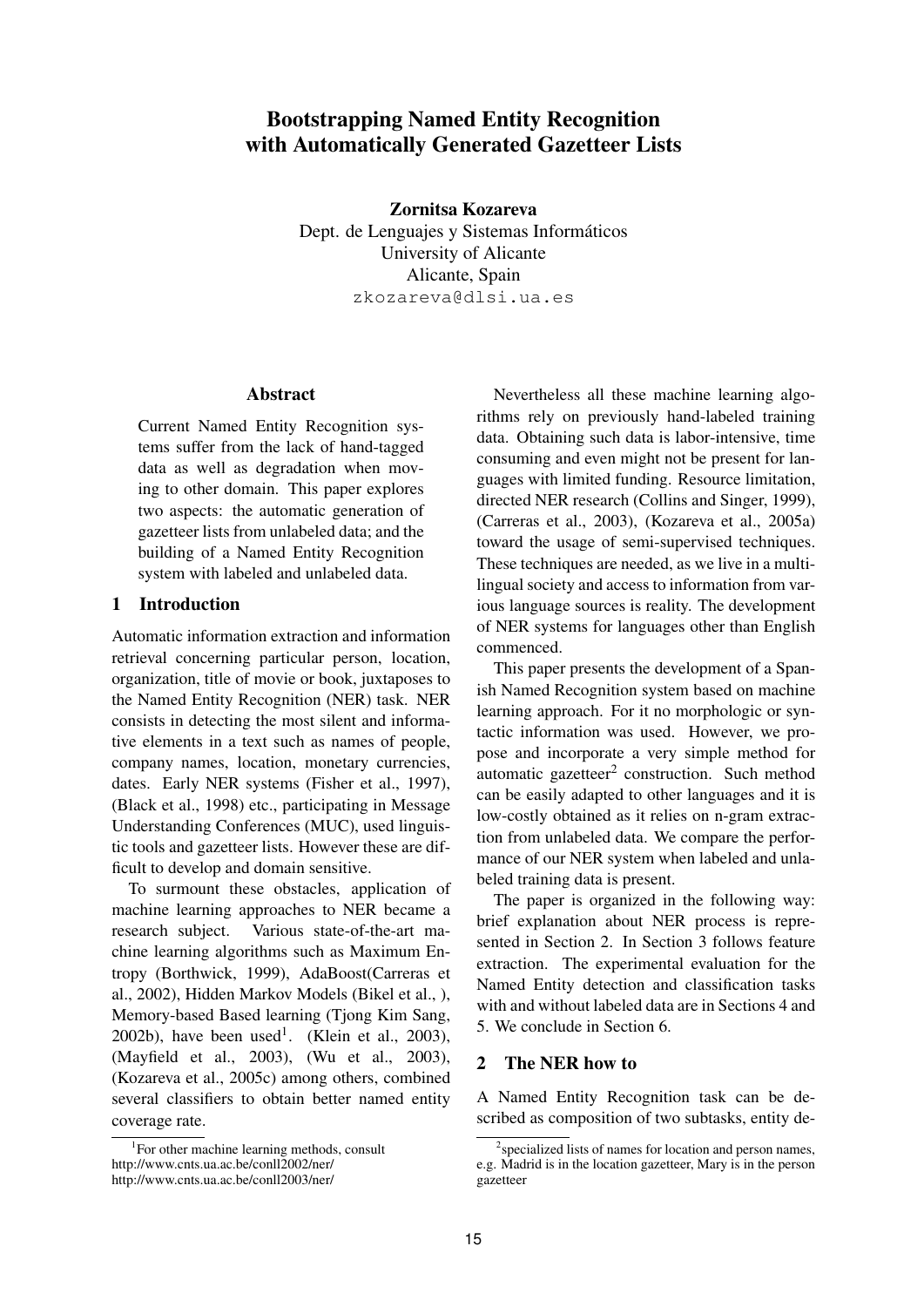tection and entity classification. Entity delimitation consist in determining the boundaries of the entity (e.g. the place from where it starts and the place it finishes). This is important for tracing entities composed of two or more words such as "Presidente de los Estados Unidos "<sup>3</sup> , "Universidad Politecnica de Cataluña"<sup>4</sup>. For this purpose, the BIO scheme was incorporated. In this scheme, tag B denotes the start of an entity, tag I continues the entity and tag O marks words that do not form part of an entity. This scheme was initially introduced in CoNLL's (Tjong Kim Sang, 2002a) and (Tjong Kim Sang and De Meulder, 2003) NER competitions, and we decided to adapt it for our experimental work.

Once all entities in the text are detected, they are passed for classification in a predefined set of categories such as location, person, organization or miscellaneous<sup>5</sup> names. This task is known as entity classification. The final NER performance is measured considering the entity detection and classification tasks together.

Our NER approach is based on machine learning. The two algorithms we used for the experiments were instance-based and decision trees, implemented by (Daelemans et al., 2003). They were used with their default parameter settings. We selected the instance-based model, because it is known to be useful when the amount of training data is not sufficient.

Important part in the NE process takes the location and person gazetteer lists which were automatically extracted from unlabeled data. More detailed explanation about their generation can be found in Section 3.

To explore the effect of labeled and unlabeled training data to our NER, two types of experiments were conducted. For the supervised approach, the labels in the training data were previously known. For the semi-supervised approach, the labels in the training data were hidden. We used bootstrapping (Abney, 2002) which refers to a problem setting in which one is given a small set of labeled data and a large set of unlabeled data, and the task is to induce a classifier.

- Goals:
	- utilize a minimal amount of supervised examples;
- obtain learning from many unlabeled examples;
- General scheme:
	- initial supervision seed examples for training an initial model;
	- corpus classification with seed model;
	- add most confident classifications to training data and iterate.

In our bootstrapping, a newly labeled example was added into the training data  $L$ , if the two classifiers  $C_1$  and  $C_2$  agreed on the class of that example. The number  $n$  of iterations for our experiments is set up to 25 and when this bound is reached the bootstrapping stops. The scheme we follow is described below.

- 1. for *iteration*  $= 0 \ldots n$  do
- 2. pool 1000 examples from unlabeled data;
- 3. annotate all 1000 examples with classifier  $C_1$ and  $C_2$ ;
- 4. for each of the 1000 examples compare classes of  $C_1$  and  $C_2$ ;
- 5. add example into  $L$  only if classes of  $C_1$  and  $C_2$  agree;
- 6. train model with L;
- 7. calculate result
- 8. end for

Bootstrapping was previously used by (Carreras et al., 2003), who were interested in recognizing Catalan names using Spanish resources. (Becker et al., 2005) employed bootstrapping in an active learning method for tagging entities in an astronomic domain. (Yarowsky, 1995) and (Mihalcea and Moldovan, 2001) utilized bootstrapping for word sense disambiguation. (Collins and Singer, 1999) classified NEs through co-training, (Kozareva et al., 2005a) used self-training and cotraining to detect and classify named entities in news domain, (Shen et al., 2004) conducted experiments with multi-criteria-based active learning for biomedical NER.

The experimental data we work with is taken from the CoNLL-2002 competition. The Spanish

<sup>&</sup>lt;sup>3</sup>"President of the United States"

<sup>&</sup>lt;sup>4</sup>"Technical University of Cataluña"

<sup>5</sup> book titles, sport events, etc.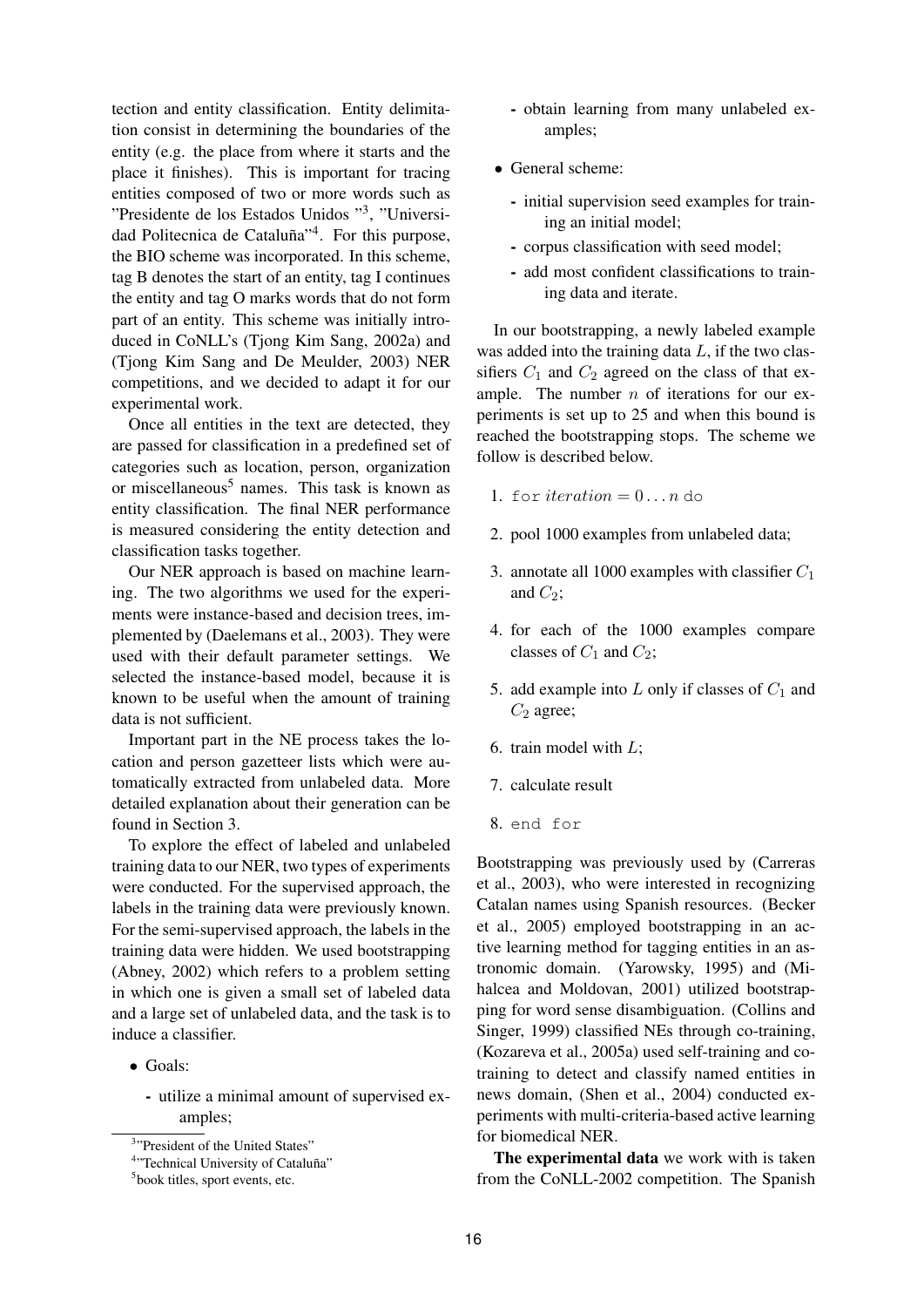corpus<sup>6</sup> comes from news domain and was previously manually annotated. The train data set contains 264715 words of which 18798 are entities and the test set has 51533 words of which 3558 are entities.

We decided to work with available NE annotated corpora in order to conduct an exhaustive and comparative NER study when labeled and unlabeld data is present. For our bootstrapping experiment, we simply ignored the presence of the labels in the training data. Of course this approach can be applied to other domain or language, the only need is labeled test data to conduct correct evaluation.

The evaluation is computed per NE class by the help of *conlleval*<sup>7</sup> script. The evaluation measures are:

$$
Precision = \frac{number\ of\ correct\ answers\ found\ by\ the\ system}{number\ of\ answers\ given\ by\ the\ system}
$$
 (1)  
Recall = 
$$
\frac{number\ of\ correct\ answers\ found\ by\ the\ system}{number\ of\ correct\ answers\ in\ the\ test\ corpus}
$$
 (2)  

$$
F_{\beta=1} = \frac{2 \times Precision \times Recall}{Precision + Recall}
$$
 (3)

## 3 Feature extraction

Recently diverse machine learning techniques are utilized to resolve various NLP tasks. For all of them crucial role plays the feature extraction and selection module, which leads to optimal classifier performance. This section describes the features used for our Named Entity Recognition task.

Feature vectors  $\phi_i = \{f_1, ..., f_n\}$  are constructed. The total number of features is denoted by  $n$ , and  $\phi_i$  corresponds to the number of examples in the data. In our experiment features represent contextual, lexical and gazetteer information. Here we number each feature and its corresponding argument.

 $f_1$ : all letters of  $w_0^8$  are in capitals;

 $f_2-f_8: w_{-3}, w_{-2}, w_{-1}, w_0, w_{+1}, w_{+2}, w_{+3}$  initiate in capitals;

 $f_9$ : position of  $w_0$  in the current sentence;

 $f_{10}$ : frequency of  $w_0$ ;

 $f_{11}-f_{17}$ : word forms of  $w_0$  and the words in  $[-3, +3]$  window;

 $f_{18}$ : first word making up the entity;

 $f_{19}$ : second word making up the entity, if present;

 $f_{20}$ :  $w_{-1}$  is trigger word for location, person or organization;

 $f_{21}: w_{+1}$  is trigger word for location, person or organization;

 $f_{22}:$   $w_0$  belongs to location gazetteer list;

 $f_{23}$ :  $w_0$  belongs to first person name gazetteer list;

 $f_{24}:$   $w_0$  belongs to family name gazetteer list;

 $f_{25}$ : 0 if the majority of the words in an entity are locations, 1 if the majority of the words in an entity are persons and 2 otherwise.

Features  $f_{22}$ ,  $f_{23}$ ,  $f_{24}$  were automatically extracted by a simple pattern validation method we propose below.

The corpus from where the gazetteer lists were extracted, forms part of Efe94 and Efe95 Spanish corpora provided for the CLEF<sup>9</sup> competitions. We conducted a simple preprocessing, where all sgml documents were merged in a single file and only the content situated among the text tags was extracted and considered for further processing. As a result, we obtained 1 Gigabyte of unlabeled data, containing 173468453 words. The text was tokenized and the frequency of all unigrams in the corpus was gathered.

The algorithm we propose and use to obtain location and person gazetteer lists is very simple. It consists in finding and validating common patterns, which can be constructed and utilized also for languages other than Spanish.

The location pattern  $\langle prep_i, w_j \rangle$ , looks for preposition  $i$  which indicates location in the Spanish language and all corresponding right capitalized context words  $w_i$  for preposition i. The dependency relation between  $prep_i$  and  $w_i$ , conveys the semantic information on the selection restrictions imposed by the two related words. In a walk through example the pattern  $\langle en, * \rangle$ , extracts all right capitalized context words  $w_i$  as {Argentina, Barcelona, Madrid, Valencia} placed next to preposition "en". These words are taken as location candidates. The selection restriction implies searching for words appearing after the preposition "en" (e.g. en Madrid) and not before the preposition (e.g. Madrid en).

The termination of the pattern extraction  $\langle en,* \rangle$ , initiates the extraction phase for the next prepositions in  $prep_i = \{en, En, desde, Desde, hacia, Ha$ cia}. This processes is repeated until the complete set of words in the preposition set are validated. Table 1 represents the number of entities extracted

<sup>6</sup> http://www.cnts.ua.ac.be/conll2002/ner/data/

<sup>7</sup> http://www.cnts.ua.ac.be/conll2002/ner/bin/

 $8w_0$  indicates the word to be classified.

<sup>9</sup> http://www.clef-campaign.org/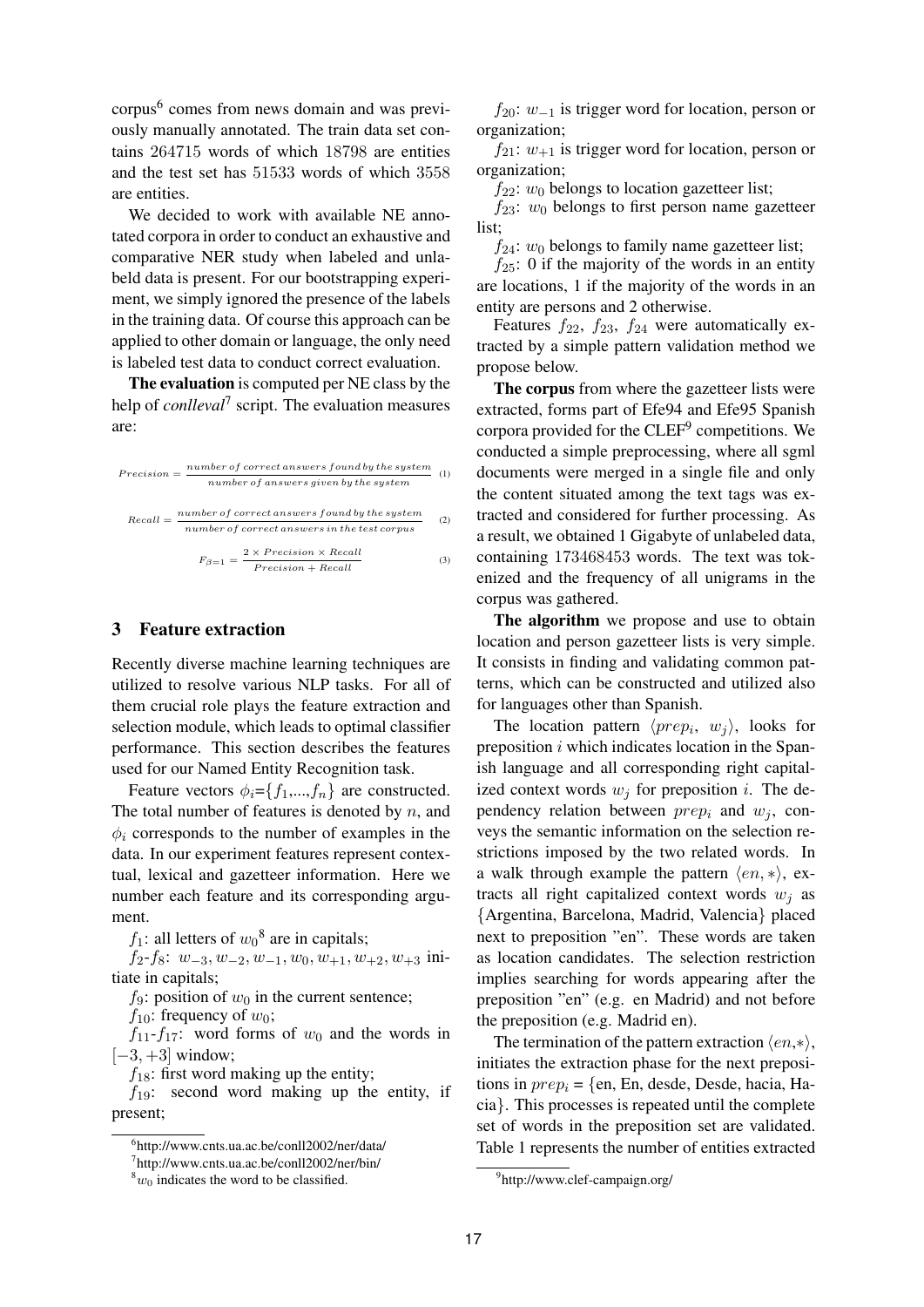by each one of the preposition patterns.

| $p_i$ | en    | Εn   | desde | Desde | hacia Hacia |     |
|-------|-------|------|-------|-------|-------------|-----|
| $w_i$ | 15567 | 2381 | 1773  | 320   | 1336        | 134 |

#### Table 1: *Extracted entities*

The extracted capitalized words are passed through a filtering process. Bigrams " $prep<sub>i</sub>$  $Capitalized_{word}$ " with frequency lower than 20 were automatically discarded, because we saw that this threshold removes words that do not tend to appear very often with the location prepositions. In this way misspelled words as Bacelona instead of Barcelona were filtered. From another side, every capitalized word composed of two or three characters, for instance "La, Las" was initiated in a trigram  $\langle prep_i, Capitalized\_word_j, Capitalized\_word_{j+1}\rangle$  validation pattern. If these words were seen in combination with other capitalized words and their trigram frequency was higher then 20 they were included in the location gazetteer file. With this trigram validation pattern, locations as "Los Angeles", "Las Palmas", "La Coruña" ,"Nueva York"  $^{10}$ were extracted.

In total 16819 entities with no repetition were automatically obtained. The words represent countries around the world, European capitals and mostly Spanish cities. Some noisy elements found in the file were person names, which were accompanied by the preposition "en". As person names were capitalized and had frequency higher than the threshold we placed, it was impossible for these names to be automatically detected as erroneous and filtered. However we left these names, since the gazetteer attributes we maintain are mutually nonexclusive. This means the name "Jordan" can be seen in location gazetteer indicating the country Jordan and in the same time can be seen in the person name list indicating the person Jordan. In a real NE application such case is reality, but for the determination of the right category name entity disambiguation is needed as in (Pedersen et al., 2005).

Person gazetteer is constructed with graph exploration algorithm. The graph consists of:

- 1. two kinds of nodes:
	- First Names
	- Family Names

2. undirected connections between First Names and Family Names.

The graph connects Family Names with First Names, and vice versa. In practice, such a graph is not necessarily connected, as there can be unusual first names and surnames which have no relation with other names in the corpus. Though, the corpus is supposed to contain mostly common names in one and the same language, names from other languages might be present too. In this case, if the foreign name is not connected with a Spanish name, it will never be included in the name list.

Therefore, starting from some common Spanish name will very probably place us in the largest connected component<sup>11</sup>. If there exist other different connected components in the graph, these will be outliers, corresponding to names pertaining to some other language, or combinations of both very unusual first name and family name. The larger the corpus is, the smaller the presence of such additional connected components will be.

The algorithm performs an uninformed breadthfirst search. As the graph is not a tree, the stop condition occurs when no more nodes are found. Nodes and connections are found following the pattern  $\langle First_name,Family_name \rangle$ . The node from which we start the search can be a common Spanish first or family name. In our example we started from the Spanish common first name *Jose´*.

The notation  $\langle i, j \rangle \in C$  refers to finding in the corpus C the regular expression<sup>12</sup>

 $[A-Z]$ [ $a-z$ ]  $\star$  [ $A-Z$ ][ $a-z$ ]  $\star$ 

This regular expression indicates a possible relation between first name and family name. The scheme of the algorithm is the following:

Let  $C$  be the corpus,  $F$  be the set of first names, and S be the set of family names.

- 1.  $F = \{ "José" \}$
- 2.  $\forall i \in F$  do  $S_{new} = S_{new} \cup \{i\}, \forall j | \langle i, j \rangle \in C$
- 3.  $S = S \cup S_{new}$ 4.  $\forall i \in S$  do  $F_{new} = F_{new} \cup \{i\}, \forall i \mid \langle i, j \rangle \in C$

<sup>11</sup>A connected component refers to a maximal connected subgraph, in graph theory. A connected graph, is a graph containing only one connected component.

 $10$ New York

<sup>&</sup>lt;sup>12</sup>For Spanish some other characters have to be added to the regular expression, such as  $\tilde{n}$  and accents.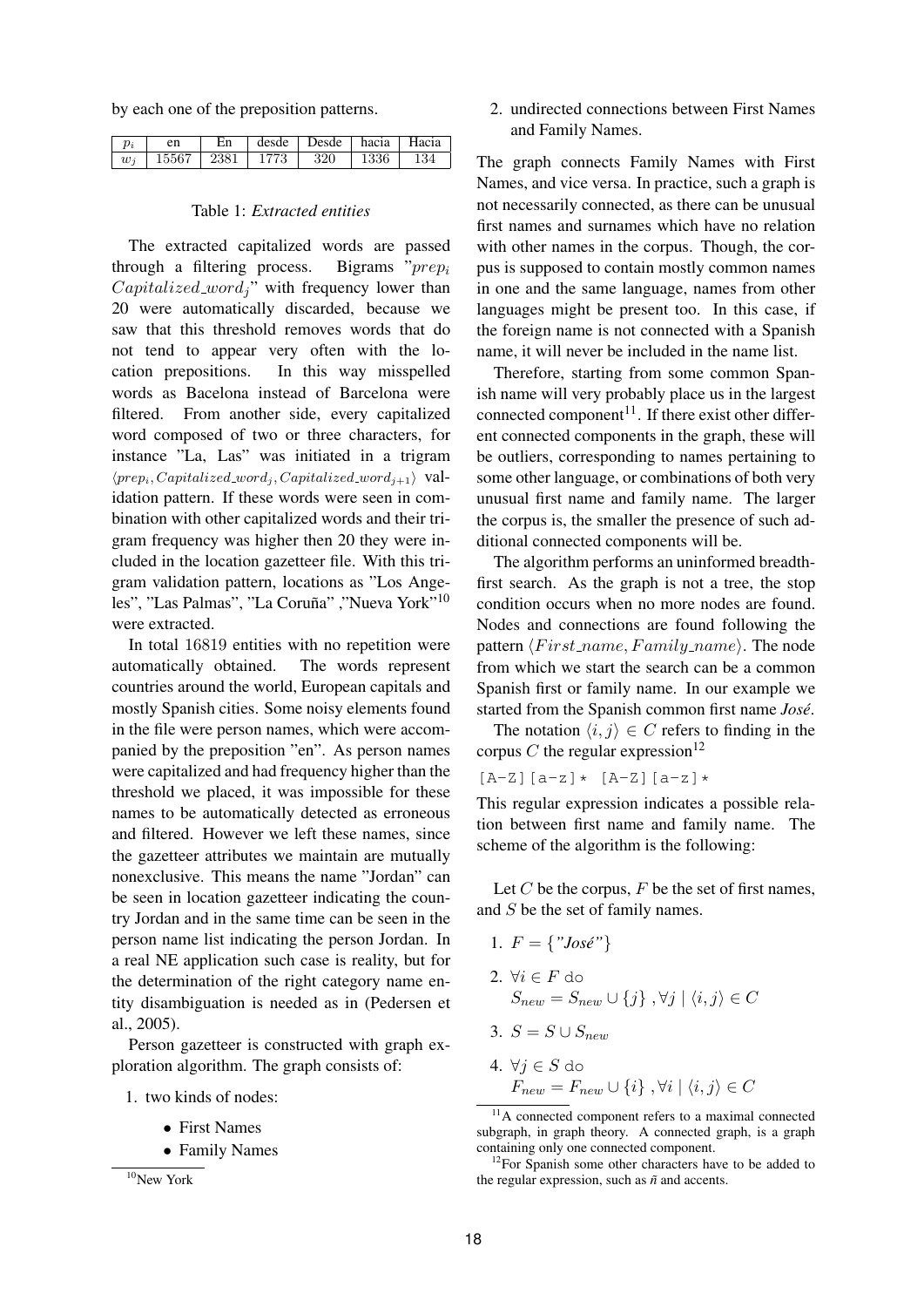

Figure 1: An example of connected components.

- 5.  $F = F \cup F_{new}$
- 6. if  $(F_{new} \neq \emptyset) \vee (S_{new} \neq \emptyset)$ then goto 2. else finish.

Suppose we have a corpus containing the following person names: {"José García", "José Martínez", "Manolo García", "María Martínez", "María Fernández", "John Lennon"  $\} \subset C$ .

Initially we have  $F = \{\text{"Jos\'e"}\}$  and  $S = \emptyset$ . After the 3rd step we would have  $S = \{$ "García", "Martinez"}, and after the 5th step:  $F = \{$ "José", "Manolo", "María"}. During the next iteration "Fernández" would also be added to  $S$ , as "María" is already present in F. Neither "John", nor "Lennon" are connected to the rest of the names, so these will never be added to the sets. This can be seen in Figure 1 as well.

In our implementation, we filtered relations appearing less than 10 times. Thus rare combinations like "Jose Madrid, Mercedes Benz" are filtered. Noise was introduced from names related to both person and organization names. For example the Spanish girl name Mercedes, lead to the node Benz, and as "Mercedes Benz" refers also to the car producing company, noisy elements started to be added through the node "Benz". In total 13713 fist names and 103008 surnames have been automatically extracted.

We believe and prove that constructing automatic location and person name gazetteer lists with the pattern search and validation model we propose is a very easy and practical task. With our approach thousands of names can be obtained, especially given the ample presence of unlabeled data and the World Wide Web.

The purpose of our gazetteer construction was not to make complete gazetteer lists, but rather generate in a quick and automatic way lists of names that can help during our feature construction module.

## 4 Experiments for delimitation process

In this section we describe the conducted experiments for named entity detection. Previously (Kozareva et al., 2005b) demonstrated that in supervised learning only superficial features as context and ortografics are sufficient to identify the boundaries of a Named Entity. In our experiment the superficial features  $f_1 \div f_{10}$  were used by the supervised and semi-supervised classifiers. Table 2 shows the obtained results for Begin and Inside tags, which actually detect the entities and the total BIO tag performance.

| experiment   | <sup>B</sup> |               | <b>BIO</b> |
|--------------|--------------|---------------|------------|
| Supervised   | 94.40        | 85.74   91.88 |            |
| Bootstrapped | 87.47        | 68.95 81.62   |            |

Table 2: *F-score of detected entities.*

On the first row are the results of the supervised method and on the second row are the highest results of the bootstrapping achieved in its seventeenth iteration. For the supervised learning 91.88% of the entity boundaries were correctly identified and for the bootstrapping 81.62% were correctly detected. The lower performance of bootstrapping is due to the noise introduced during the learning. Some examples were learned with the wrong class and others didn't introduce new information in the training data.

Figure 2 presents the learning curve of the bootstrapping processes for 25 iterations. On each iteration 1000 examples were tagged, but only the examples having classes that coincide by the two classifiers were later included in the training data. We should note that for each iteration the same amount of B, I and O classes was included. Thus the balance among the three different classes in the training data is maintained.

According to  $z'$  statistics (Dietterich, 1998), the highest score reached by bootstrapping cannot outperform the supervised method, however if both methods were evaluated on small amount of data the results were similar.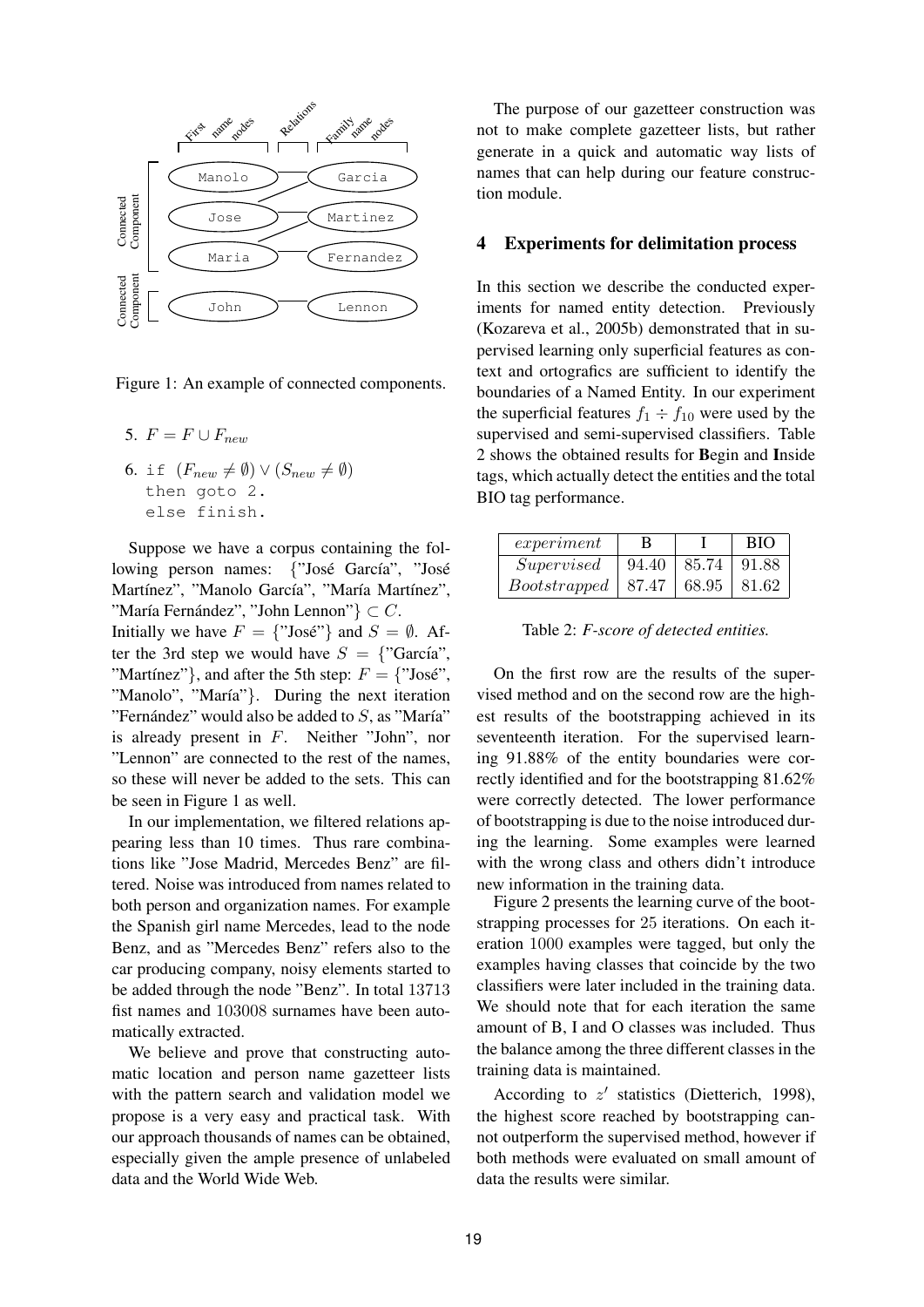

Figure 2: Bootstrapping performance

## 5 Experiments for classification process

In a Named Entity classification process, to the previously detected Named Entities a predefined category of interest such as name of person, organization, location or miscellaneous names should be assigned. To obtain a better idea of the performance of the classification methods, several experiments were conducted. The influence of the automatically extracted gazetteers was studied, and a comparison of the supervised and semi-supervised methods was done.

| experiment          | <b>PER</b> | LOC   | ORG   | MISC. |
|---------------------|------------|-------|-------|-------|
| NoGazetteer Sup.    | 80.98      | 71.66 | 73.72 | 49.94 |
| GazetteerSup.       | 84.32      | 75.06 | 77.83 | 53.98 |
| <i>Bootstrapped</i> | 62.59      | 51.19 | 50.18 | 33.04 |

| Table 3: F-score of classified entities. |  |  |  |  |  |
|------------------------------------------|--|--|--|--|--|
|------------------------------------------|--|--|--|--|--|

Table 3 shows the obtained results for each one of the experimental settings. The first row indicates the performance of the supervised classifier when no gazetteer information is present. The classifier used  $f_1$ ,  $f_2$ ,  $f_3$ ,  $f_4$ ,  $f_5$ ,  $f_6$ ,  $f_7$ ,  $f_8$ ,  $f_{18}$ ,  $f_{19}$ ,  $f_{20}$ ,  $f_{21}$  attributes. The performance of the second row concerns the same classifier, but including the gazetteer information by adding  $f_{22}$ ,  $f_{23}$ ,  $f_{24}$  and  $f_{25}$  attributes. The third row relates to the bootstrapping process. The attributes used for the supervised and semi-supervised learning were the same.

Results show that among all classes, miscellaneous is the one with the lowest performance. This is related to the heterogeneous information of the category. The other three categories performed above 70%. As expected gazetteer information contributed for better distinction of person and location names. Organization names benefitted from the contextual information, the organization trigger words and the attribute validating if an entity is not a person or location then is treated as an organization. Bootstrapping performance was not high, due to the previously 81% correctly detected named entity boundaries and from another side to the training examples which were incorrectly classified and included into the training data.

In our experiment, unlabeled data was used to construct in an easy and effective way person and location gazetteer lists. By their help supervised and semi-supervised classifiers improved performance. Although one semi-supervised method cannot reach the performance of a supervised classifier, we can say that results are promising. We call them promising in the aspect of constructing NE recognizer for languages with no resources or even adapting the present Spanish Named Entity system to other domain.

### 6 Conclusions and future work

In this paper we proposed and implemented a pattern validation search in an unlabeled corpus though which gazetteer lists were automatically generated. The gazetteers were used as features by a Named Entity Recognition system. The performance of this NER system, when labeled and unlabeled training data was available, was measured. A comparative study for the information contributed by the gazetteers in the entity classification process was shown.

In the future we intend to develop automatic gazetteers for organization and product names. It is also of interest to divide location gazetteers in subcategories as countries, cities, rivers, mountains as they are useful for Geographic Information Retrieval systems. To explore the behavior of named entity bootstrapping, other domains as bioinformatics will be explored.

Acknowledgements Many thanks to the three anonymous reviewers for their useful comments and suggestions.

This research has been partially funded by the Spanish Government under project CICyT number TIC2003-0664-C02-02 and PROFIT number FIT-340100-2004-14 and by the Valencia Government under project numbers GV04B-276 and GV04B-268.